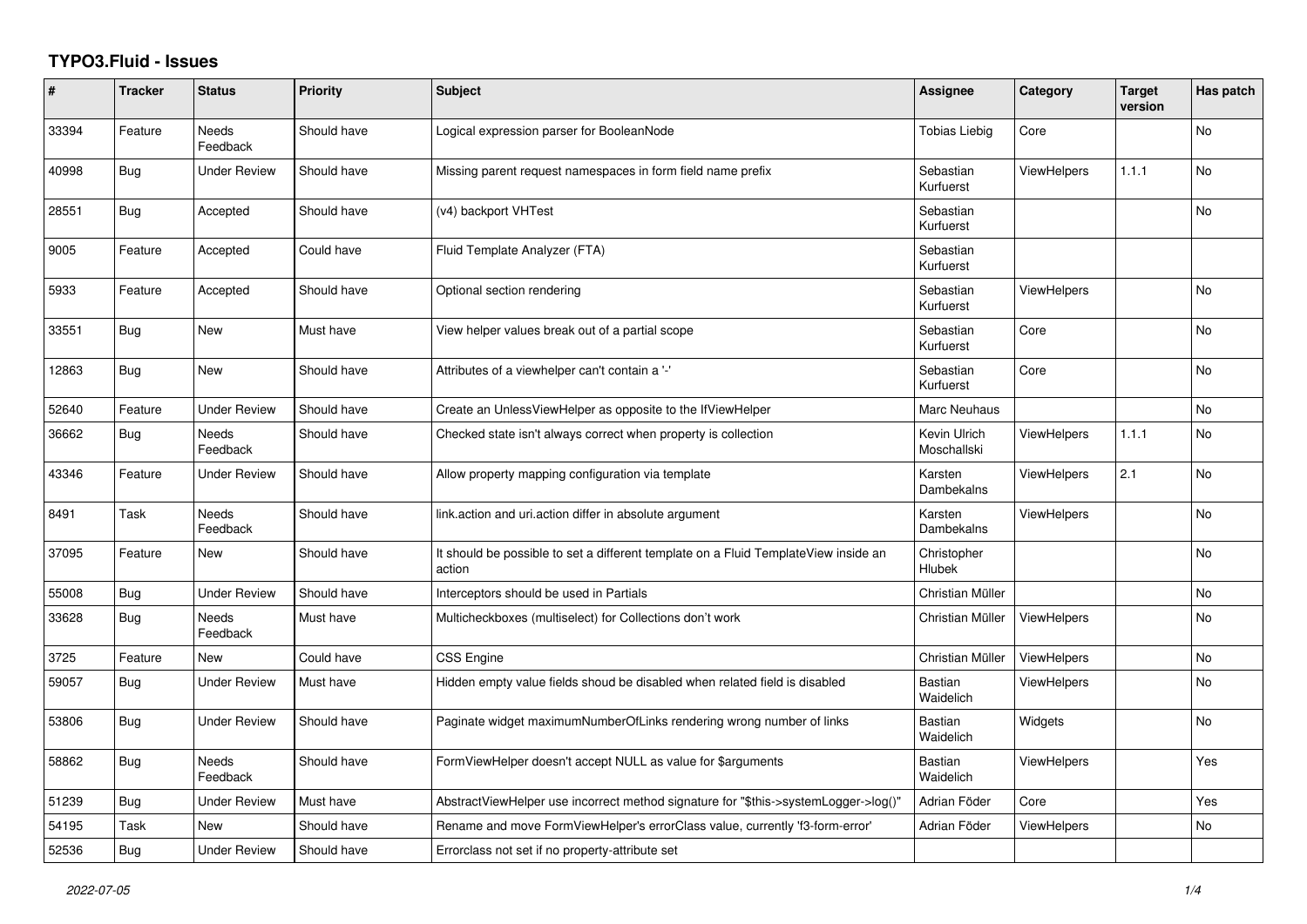| #     | <b>Tracker</b> | <b>Status</b>            | <b>Priority</b> | Subject                                                                                              | <b>Assignee</b> | Category    | <b>Target</b><br>version | Has patch |
|-------|----------------|--------------------------|-----------------|------------------------------------------------------------------------------------------------------|-----------------|-------------|--------------------------|-----------|
| 50888 | Bug            | <b>Under Review</b>      | Should have     | WSOD by changing name of section and if Fluid caches are generated                                   |                 |             |                          | <b>No</b> |
| 49756 | Feature        | <b>Under Review</b>      | Should have     | Select values by array key in checkbox viewhelper                                                    |                 |             |                          | No        |
| 47006 | Bug            | <b>Under Review</b>      | Should have     | widget identifier are not unique                                                                     |                 |             |                          | No        |
| 5636  | Task           | <b>Under Review</b>      | Must have       | Form_RadioViewHelper and CheckBoxViewHelper miss check for existing object<br>before it is accessed. |                 |             |                          | No        |
| 46257 | Feature        | <b>Under Review</b>      | Should have     | Add escape sequence support for Fluid                                                                |                 | Core        |                          | <b>No</b> |
| 65424 | Bug            | <b>Under Review</b>      | Should have     | SelectViewHelper must respect option(Value Label)Field for arrays                                    |                 | ViewHelpers |                          | No        |
| 44234 | Bug            | <b>Under Review</b>      | Should have     | selectViewHelper's sorting does not respect locale collation                                         |                 | ViewHelpers | 2.1                      | No        |
| 34682 | Bug            | <b>Under Review</b>      | Should have     | Radio Button missing checked on validation error                                                     |                 | ViewHelpers |                          | No        |
| 46091 | Task           | <b>Needs</b><br>Feedback | Should have     | Show source file name and position on exceptions during parsing                                      |                 |             |                          | <b>No</b> |
| 45345 | Feature        | <b>Needs</b><br>Feedback | Should have     | Easy to use comments for fluid that won't show in output                                             |                 |             |                          |           |
| 3291  | Feature        | <b>Needs</b><br>Feedback | Should have     | Cacheable viewhelpers                                                                                |                 |             |                          | <b>No</b> |
| 46289 | Bug            | Needs<br>Feedback        | Should have     | Enable Escaping Interceptor in XML request format                                                    |                 | View        | 2.0.1                    | <b>No</b> |
| 8989  | Feature        | Needs<br>Feedback        | Could have      | Search path for fluid template files                                                                 |                 | View        |                          | <b>No</b> |
| 60271 | Feature        | <b>New</b>               | Should have     | Paginate viewhelper, should also support arrays                                                      |                 |             |                          | No        |
| 58983 | Bug            | New                      | Should have     | format.date does not respect linebreaks and throws exception                                         |                 |             |                          | No        |
| 58921 | Bug            | <b>New</b>               | Should have     | f:form.* VHs crash if NOT inside f:form but followed by f:form                                       |                 |             |                          | No        |
| 57885 | Bug            | New                      | Must have       | Inputs are cleared from a second form if the first form produced a vallidation error                 |                 |             |                          | No        |
| 56237 | Task           | <b>New</b>               | Should have     | in-line (Condition) ViewHelpers should not evaluate on parsing                                       |                 |             |                          | No        |
| 52591 | Bug            | <b>New</b>               | Should have     | The Pagination Widget broken for joined objects                                                      |                 |             |                          | No        |
| 52419 | Bug            | New                      | Should have     | Wrong PHPDocs notation for default value inline f:translate viewhelper                               |                 |             | 2.0                      | No        |
| 51277 | Feature        | New                      | Should have     | ViewHelper context should be aware of actual file occurrence                                         |                 |             |                          | No        |
| 49038 | Bug            | <b>New</b>               | Must have       | form.select does not select the first item if prependOptionValue is used                             |                 |             |                          | No        |
| 48355 | Feature        | New                      | Could have      | Assign output of viewhelper to template variable for further processing.                             |                 |             |                          |           |
| 47669 | Task           | New                      | Should have     | FormViewHelper does not define the default request method                                            |                 |             |                          | No        |
| 46545 | Feature        | New                      | Should have     | Better support for arrays in options of SelectViewHelper                                             |                 |             |                          | No        |
| 45153 | Feature        | New                      | Should have     | f:be.menus.actionMenuItem - Detection of the current select option is insufficient                   |                 |             |                          | No        |
| 43071 | Task           | New                      | Should have     | Remove TOKENS for adding fallback teplates in B                                                      |                 |             |                          | No        |
| 42743 | Task           | New                      | Should have     | Remove inline style for hidden form fields                                                           |                 |             |                          | No        |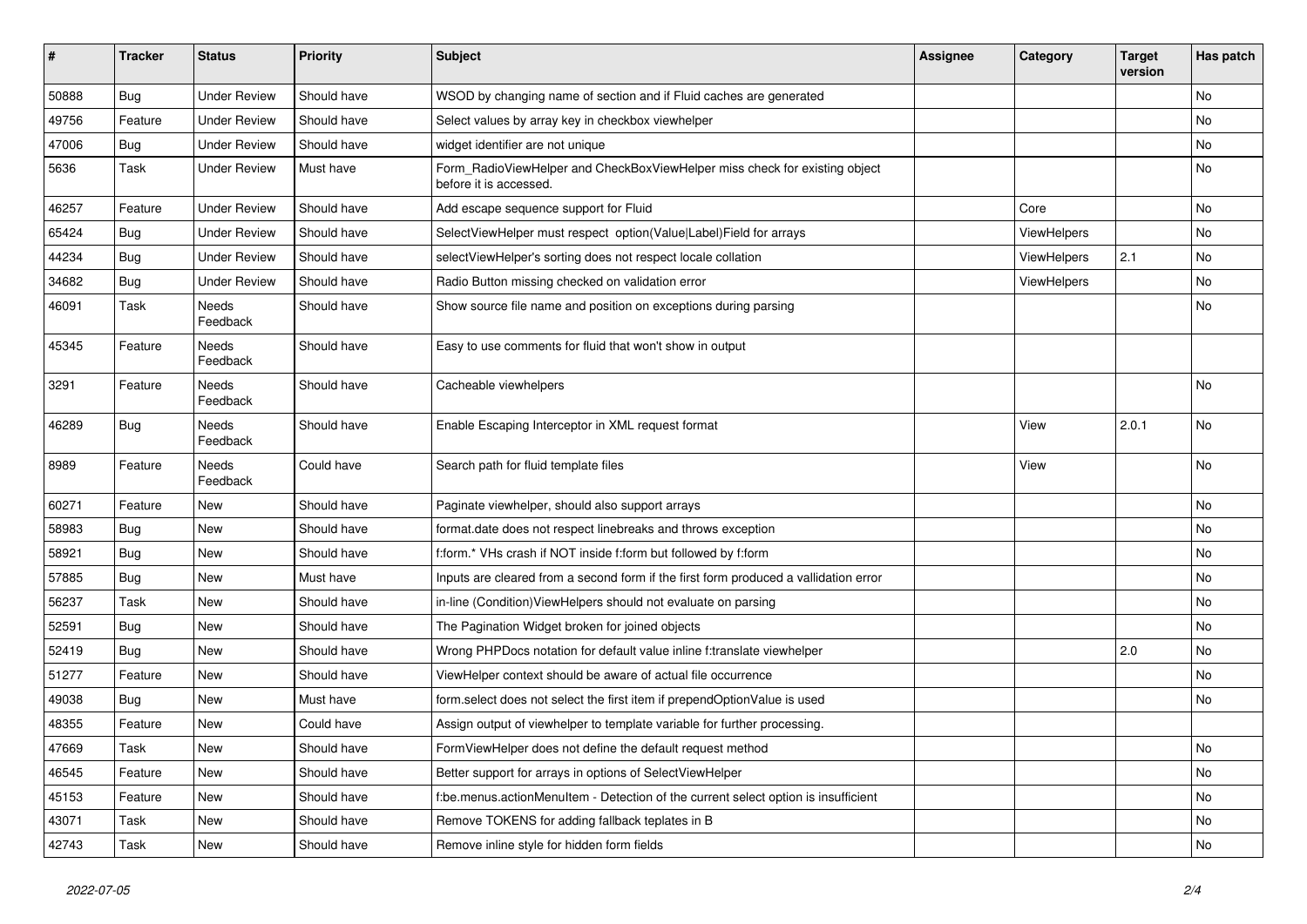| #     | <b>Tracker</b> | <b>Status</b> | <b>Priority</b> | Subject                                                                                                     | <b>Assignee</b> | Category    | <b>Target</b><br>version | Has patch |
|-------|----------------|---------------|-----------------|-------------------------------------------------------------------------------------------------------------|-----------------|-------------|--------------------------|-----------|
| 42397 | Feature        | <b>New</b>    | Should have     | Missing viewhelper for general links                                                                        |                 |             |                          | <b>No</b> |
| 40081 | Feature        | New           | Should have     | Allow assigned variables as keys in arrays                                                                  |                 |             |                          | No        |
| 38130 | Feature        | New           | Should have     | Checkboxes and multiple select fields should have an assignable default value                               |                 |             |                          | No        |
| 36559 | Feature        | <b>New</b>    | Could have      | New widget progress bar                                                                                     |                 |             |                          | Yes       |
| 33215 | Feature        | New           | Should have     | RFC: Dynamic values in ObjectAccess paths                                                                   |                 |             |                          | No        |
| 28554 | Bug            | New           | Should have     | (v4) implement feature flag to disable caching                                                              |                 |             |                          | <b>No</b> |
| 28553 | Bug            | New           | Should have     | improve XHProf test setup                                                                                   |                 |             |                          | No        |
| 28552 | Bug            | New           | Should have     | (v5) write ViewHelper test for compiled run; adjust functional test to do two passes<br>(uncached & cached) |                 |             |                          | No        |
| 28550 | Bug            | New           | Should have     | (v4) make widgets cacheable, i.e. not implement childnodeaccess interface                                   |                 |             |                          | No        |
| 28549 | Bug            | New           | Should have     | make widgets cacheable, i.e. not implement childnodeaccess interface                                        |                 |             |                          | No        |
| 13045 | Bug            | <b>New</b>    | Should have     | Entity decode of strings are different between if-conditions and output of variable                         |                 |             |                          |           |
| 9514  | Feature        | New           | Should have     | Support explicit Array Arguments for ViewHelpers                                                            |                 |             |                          |           |
| 62346 | Feature        | New           | Could have      | f:comment should have high precende                                                                         |                 | Core        | 3.x                      | <b>No</b> |
| 39990 | Bug            | New           | Should have     | Same form twice in one template: hidden fields for empty values are only rendered<br>once                   |                 | Core        |                          | No        |
| 32035 | Task           | <b>New</b>    | Should have     | Improve fluid error messages                                                                                |                 | Core        |                          | Yes       |
| 30555 | Feature        | New           | Could have      | Make TagBuilder more extensible                                                                             |                 | Core        |                          | No        |
| 27607 | Bug            | New           | Must have       | Make Fluid comparisons work when first element is STRING, second is NULL.                                   |                 | Core        |                          | No        |
| 10472 | Feature        | New           | Could have      | Fluid Standalone distribution                                                                               |                 | Core        |                          | No        |
| 7608  | Feature        | New           | Could have      | Configurable shorthand/object accessor delimiters                                                           |                 | Core        |                          | Yes       |
| 4704  | Feature        | <b>New</b>    | Should have     | Improve parsing exception messages                                                                          |                 | Core        |                          |           |
| 3481  | Bug            | New           | Should have     | Use ViewHelperVariableContainer in PostParseFacet                                                           |                 | Core        |                          | No        |
| 1907  | Feature        | New           | Could have      | Default values for view helpers based on context                                                            |                 | Core        |                          |           |
| 60181 | Feature        | New           | Could have      | Caching mechanism for Fluid Views/Templates                                                                 |                 | View        |                          | No        |
| 45394 | Task           | New           | Should have     | Forwardport Unit test for standalone view                                                                   |                 | View        |                          | No        |
| 43072 | Task           | New           | Should have     | Remove TOKENS for adding templates fallback in Backporter                                                   |                 | View        |                          | No        |
| 38369 | Bug            | New           | Must have       | Resource ViewHelpers should not fall back to request package                                                |                 | View        |                          | No        |
| 60856 | Bug            | New           | Must have       | Target attribute not supported by the form viewhelper                                                       |                 | ViewHelpers |                          | Yes       |
| 60003 | Feature        | New           | Should have     | Add required-Attribute to f:form.password                                                                   |                 | ViewHelpers |                          | No        |
| 54284 | Bug            | New           | Should have     | Default Option for Switch/Case VH                                                                           |                 | ViewHelpers |                          | No        |
| 51100 | Feature        | New           | Must have       | Links with absolute URI should have the option of URI Scheme                                                |                 | ViewHelpers |                          | No        |
| 49600 | Bug            | New           | Should have     | f:form tag shown as a HTML on frontend                                                                      |                 | ViewHelpers |                          | No        |